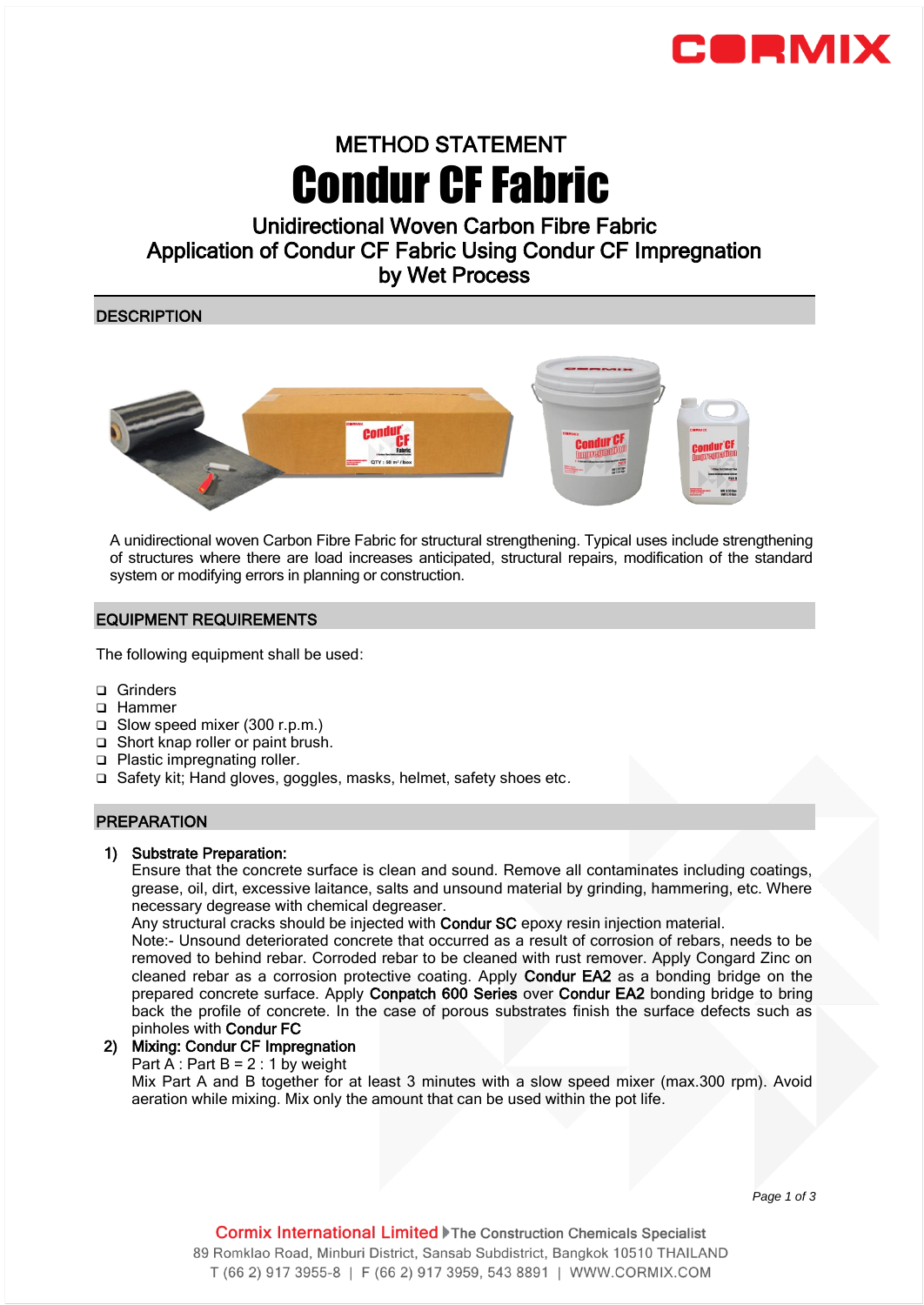

#### APPLICATION

- 1. Precut required quantities of Condur CF Fabric before application, consider additional extra quantities for over lapping as required.
- 2. Apply the first layer Condur CF Impregnation to the concrete substrate with a roller or brush at the coverage rate of 0.6  $kg/m^2$  to seal the concrete substrate.
- 3. Pre impregnate the Condur CF Fabric with Condur CF Impregnation resin, either in a saturator machine or manually pre impregnate the Condur CF Fabric with Condur CF Impregnation, on a working table using a plastic tray of required dimensions.
- 4. Apply the pre-wetted Condur CF Fabric firmly over the concrete substrate (sealed with Condur CF Impregnation)
- 5. Roll the surface of pre wetted Condur CF Fabric carefully with a plastic impregnating roller in the direction of fibres to completely seal the surface of Condur CF Fabric.
- 6. After full cure finish with a coating if required such as Elastoclad (UV resistant 100% acrylic elastomeric coating)

Note :

- In the case of additional layers of Condur CF Fabric, the previous applied layer of Condur CF Fabric on Condur CF Impregnation should be cured for at least 24 hrs prior to the second layer application.
- Condur CF system should only be applied by specialist applicators who have had training in the installation of this system. Cormix International can provide such training & a list of approved applicators.

Notes on Applications and Limitations

- Samples: Witness samples should be made at site and tested in a laboratory to ensure the material meets the responsible designer's requirement.
- The substrate & ambient temperature should be between  $8^{\circ}$ C and  $36^{\circ}$ C. The substrate temperature should be at least 3°C above the dew point.
- The product should only be used by experienced professionals. In hot or cold conditions precondition the product 24 hours before use.
- Protect from rain for 24 hours after application.
- Consult a structural engineer for load calculations & design.
- A qualified structural engineer must be responsible for designing the works. Care must be taken is selecting suitably experienced and trained contractors
- Protect from permanent exposure to direct sunlight moisture & or water.

#### CONSUMPTION RATE

Condur CF Impregnation : Approx. 0.6 kg/m<sup>2</sup> per coat.

## **CURING**

Full cure of Condur CF Impregnation takes 7 days @ 23°C. At lower temperatures, full cure will require longer time to cure.

#### **CLEANING**

All tools and equipment should be cleaned immediately after use with Cormix Cleaner. Hardened material can only be removed mechanically.

EHB ; 04/07/2016 *Page 2 of 3* 

**Cormix International Limited Fine Construction Chemicals Specialist** 89 Romklao Road, Minburi District, Sansab Subdistrict, Bangkok 10510 THAILAND T (66 2) 917 3955-8 | F (66 2) 917 3959, 543 8891 | WWW.CORMIX.COM